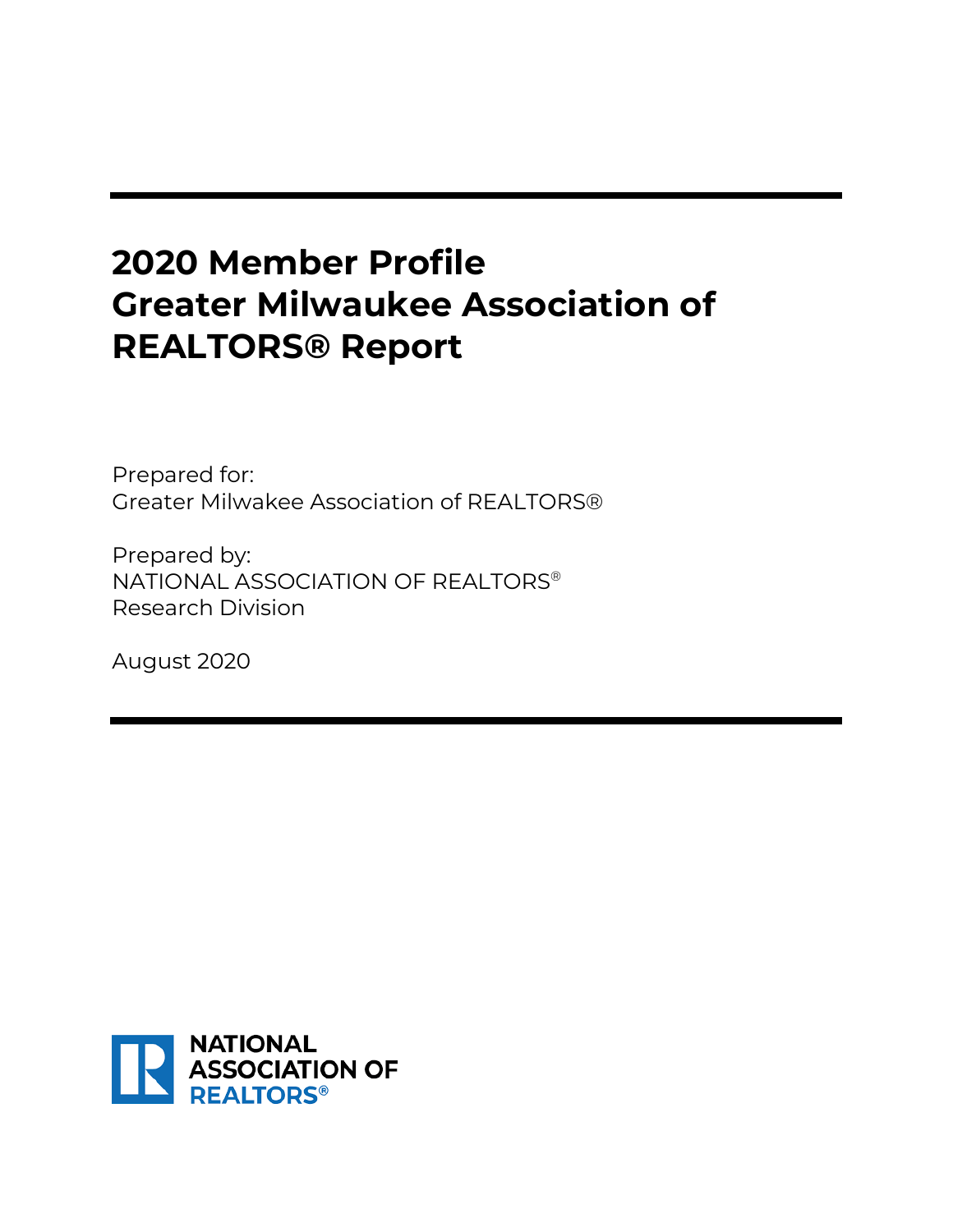# **2020 Member Profile Milwaukee Report**

### **Table of Contents**

| Report Prepared<br>bv: | Jessica Lautz | Brandi Snowden | Matt<br>Christopherson | Sidnee Holmes |
|------------------------|---------------|----------------|------------------------|---------------|
|                        | 202-383-1155  | 202-383-1048   | 202-383-1022           | 202-383-1017  |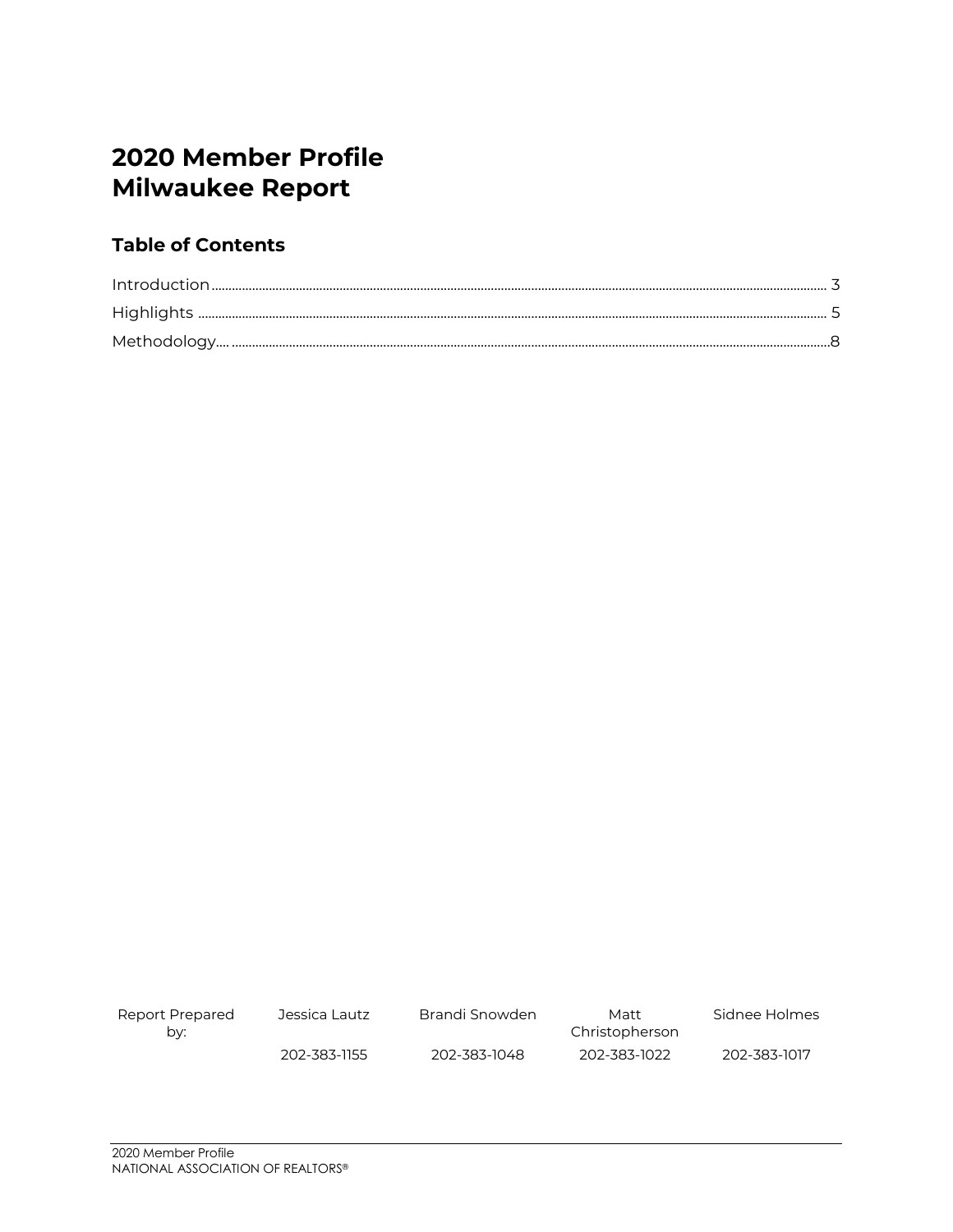# **2020 Member Profile Milwaukee Report**

### **Introduction**

The *2020 Member Profile* is being released during an unprecedented time globally. While currently the world is undergoing transformation from the coronavirus, real estate is changing and evolving. REALTORS® quickly pivoted adapting their business practices and interactions with clients. However, the survey research that was conducted for this report was conducted before the virus was impacting real estate. Regardless of the timeframe, the real estate industry remains a dynamic industry full of entrepreneurs.

Real estate has a constant churn as many seek to enter the industry annually, but many jump out realizing this was not the career path for them. In 2019, the rise in new members the National Association of REALTORS® witnessed in the last several years has largely leveled out. While membership grew from 1.23 million in 2016 to 1.36 in 2018, as of June 2020 membership has remained steady at 1.40 million.

However, there is a constant churn of about 15 percent of members annually. The median years of experience in real estate increased to nine years from eight in last year's report. Those with two years or less experience decreased to 24 percent from 27 percent. While those with 25 years or more experience increased to 17 percent from 15 percent. Despite the churn, looking forward, 80 percent of REALTORS® are very certain they will remain in the market for two more years.

Limited inventory continues to plague many housing markets in the U.S. For the seventh year in a row, the difficulty finding the right property has been the most cited reason limiting potential clients. Impacted by limited inventory, the typical number of transactions was 12 in 2019, an increase from the previous year. With rising home prices in 2019, sales volume increased from \$1.9 million to \$2.3 million in 2019. Data from the *Profile of Home Buyers and Sellers* shows that recent buyers rely on agents not only to purchase an existing home, but 62 percent of buyers of newly built home use agents to represent them—new homes typically come at a higher price point, which has further risen the sales volume of members.

The median gross income of REALTORS® was \$49,700 in 2019 up from \$41,800 in 2018. New members entering the field can be seen with the differences in income by experience, function, and hours worked per week. Fifty-six percent of members who have two years or less experience made less than \$10,000 in 2019 compared to 41 percent of members with more than 16 years of experience who made more than \$100,000 in the same time period. REALTORS® with 16 years or more experience had a median gross income of \$86,500— compared to REALTORS® with 2 years or less experience that had a median gross income of \$8,900.

The typical member was an independent contractor affiliated with an independent company catering to local markets. REALTORS® frequently have had careers in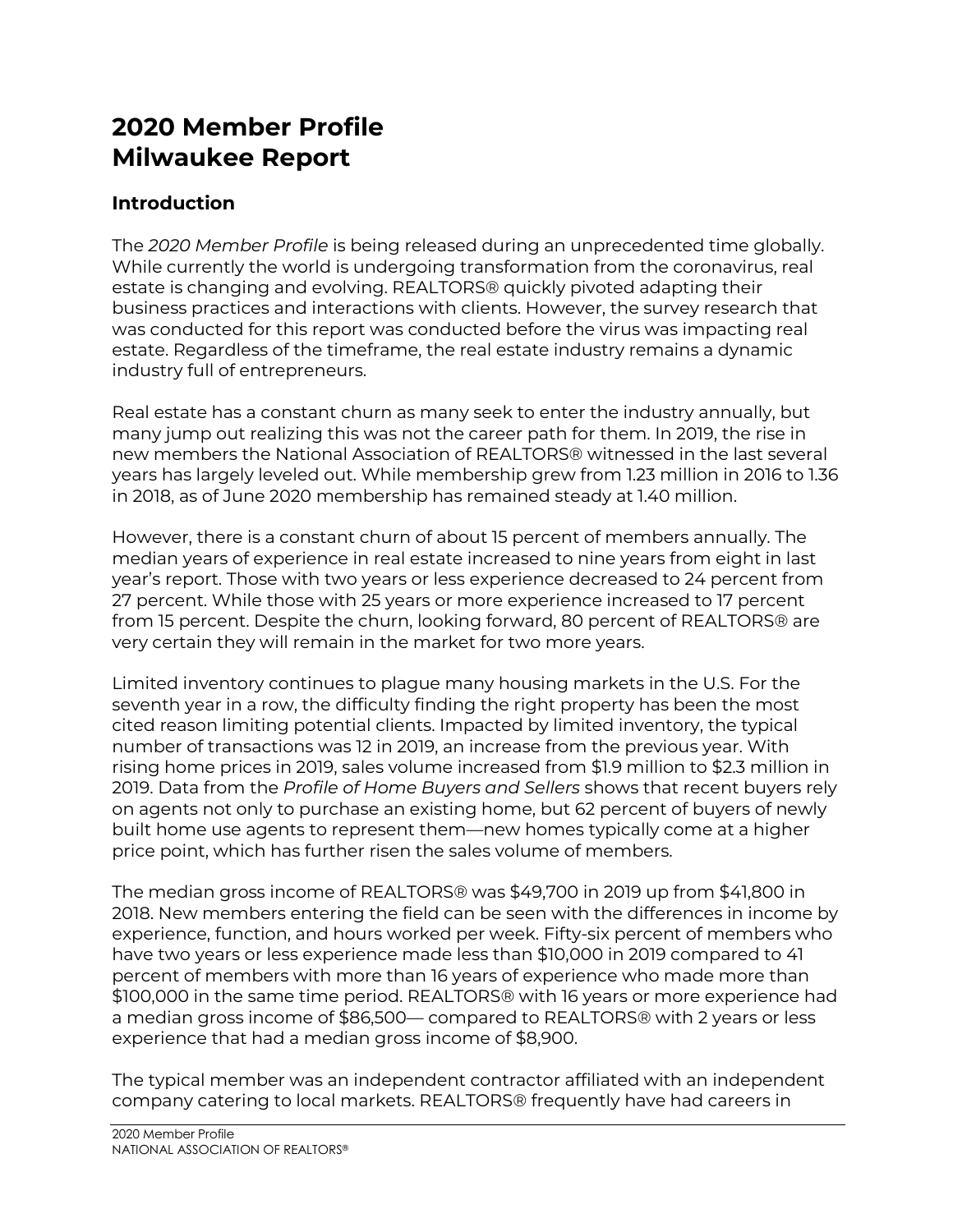other fields prior to real estate, the most common being in management, business, and financial professions, followed by sales and retail. Only five percent indicated that real estate is their first career. The majority of members were women homeowners with a college education. The share of women in the industry continues to rise and is now at 64 percent—up from 57 percent in 2010. The median age of REALTORS® was 55 in the 2019 survey, the same as last year.

As the industry continues to evolve, this year's report contains a new chapter that is devoted to technology. While there are older technologies that are embraced on a daily basis such as e-mail, social media, and GPS there are also new emerging technologies such as Photofy and the use of drones. The majority of members have their own website where they promote their own property listings, but many also post information about the buying and selling process to help consumers who may just be in the research part of the process.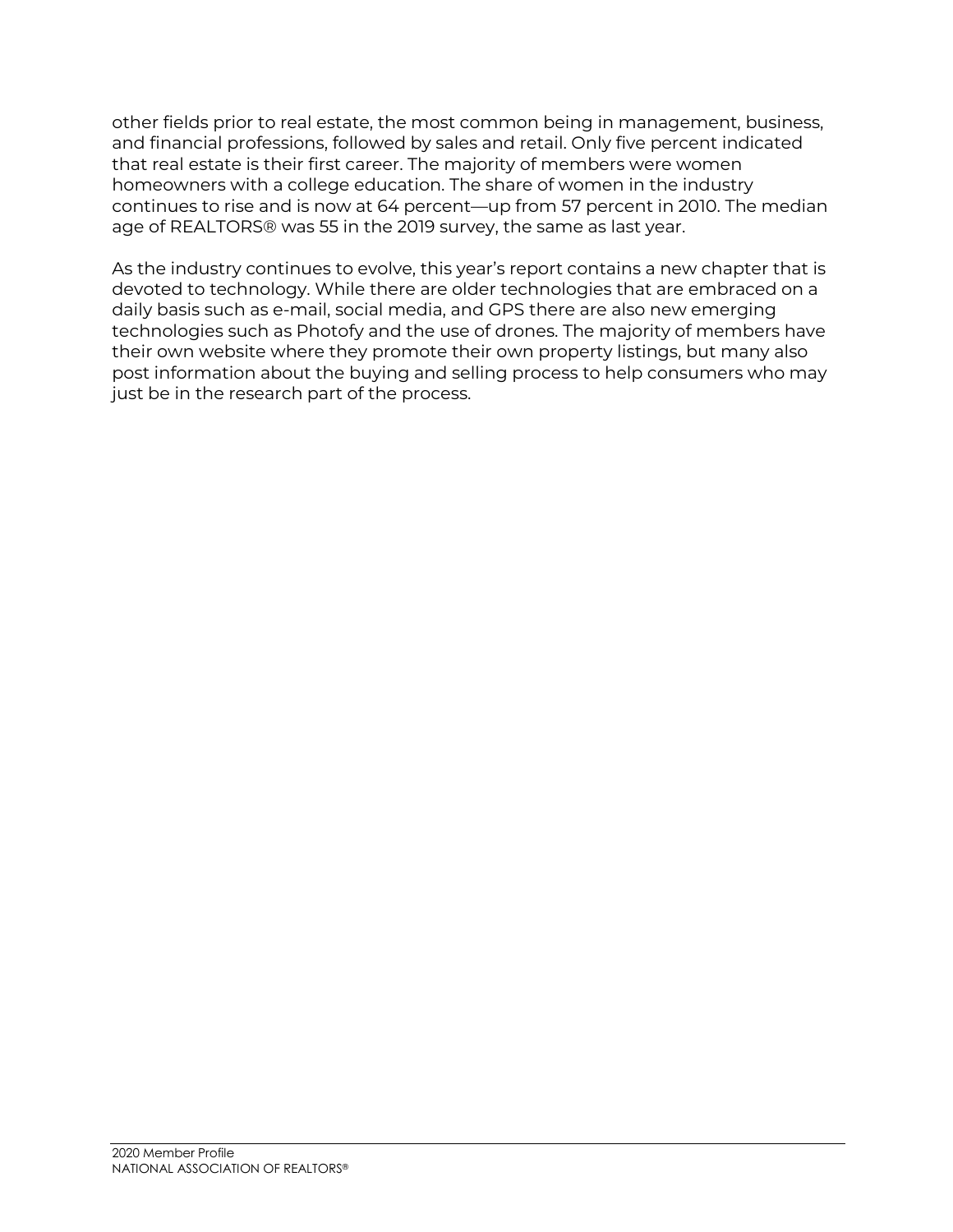# **2020 Member Profile Milwaukee Report**

### **Highlights**

#### **Business Characteristics of REALTORS®**

- Sixty-five percent of REALTORS® were licensed sales agents, 22 percent held broker licenses, and 15 percent held broker associate licenses. In Milwaukee, 70 percent of REALTORS® were licensed sales agents, 25 percent held broker licenses, and 12 percent held broker associate licenses.
- The typical REALTOR® had nine years of experience, up from eight last year. In Milwaukee, the typical REALTOR® had 10 years of experience.
- Sixteen percent of members had at least one personal assistant. In Milwaukee, 15 percent operate with at least one assistant.
- Eighty percent of REALTORS® were very certain they would remain active as a real estate professional for two more years. In Milwaukee, 81 percent of members report they are certain they will remain active for two more years.

#### **Business Activity of REALTORS®**

- In 2019, the typical agent had 12 transactions, up from 11 transactions in the 2018 report. In Milwaukee, agents had 13 transactions typically.
- The median sales volume for brokerage specialists increased to \$2.3 million in 2019 from \$1.9 million in 2018. In Milwaukee, the typical sales volume was \$2.5 million in 2019.
- For the seventh year in a row, difficulty finding the right property surpassed difficulty in obtaining mortgage financing as the most cited reason limiting potential clients. In Milwaukee, difficulty finding the right property was also the most cited reason.
- The typical property manager managed 35 properties in 2019, down from 47 properties in 2018. In Milwaukee, the typical property manager managed 95 properties.
- Most REALTORS® worked 36 hours per week in 2018, up slightly from 35 hours last year. In Milwaukee, most REALTORS® worked 40 hours per week.
- The typical REALTOR® earned 15 percent of their business from repeat clients and customers and 20 percent through referrals from past clients and customers. In Milwaukee, 17 percent of business came from repeat business and 23 percent through referrals from past clients.

#### **Income and Expenses of REALTORS®**

• In 2019, 37 percent of REALTORS® were compensated under a fixed commission split (under 100 percent), followed by 22 percent with a graduated commission split (increases with productivity). In Milwaukee, 38 percent of respondents were compensated under a fixed commission split (under 100%).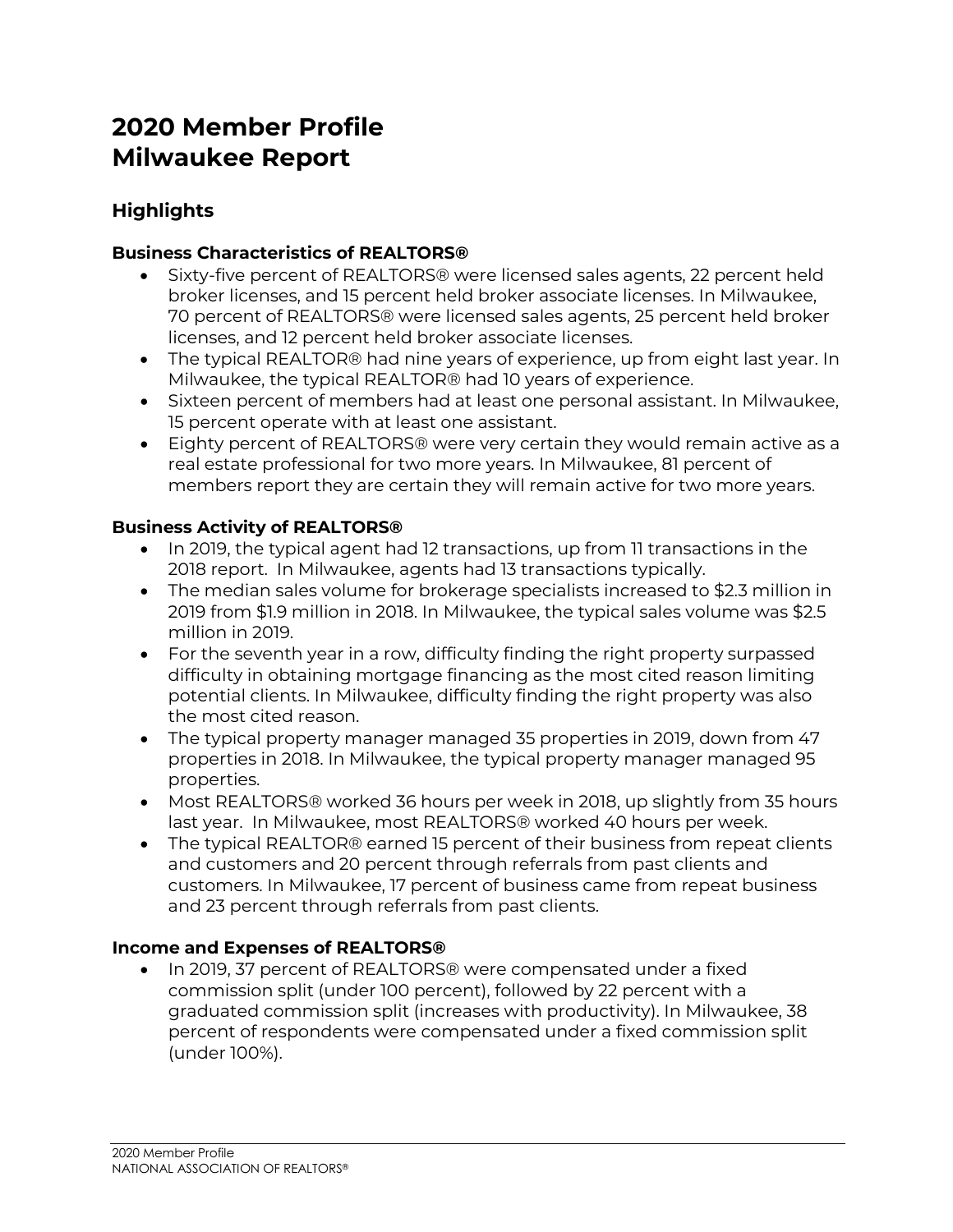- The median gross income of REALTORS® was \$49,700 in 2019, an increase from \$41,800 in 2018. The median gross income for REALTORS® in Milwaukee was \$40,000.
- REALTORS® with 16 years or more experience had a median gross income of \$86,500—up from \$71,000 in 2018— compared to REALTORS® with two years or less experience that had a median gross income of \$8,900—a slight decrease from \$9,300. In Milwaukee, members with 16 or more years of experience had a median gross income of \$73,800 and those with less than two years had an income of \$9,600.
- The median business expenses were \$6,290, up from \$4,600 in 2018. In Milwaukee, the typical business expenses were \$4,170.
- The largest expense category for most REALTORS® remains vehicle expenses, which was similar to last year at \$1,400. In Milwaukee, the largest single expense category was also vehicle expenses, which was \$1,250.
- REALTORS® spent a median of \$70 to maintain a website in 2019, compared to \$65 in 2018. REALTORS® in Milwaukee spent a median of \$90 to maintain a website.

#### **Office and Firm Affiliation of REALTORS®**

- Fifty-two percent of REALTORS® were affiliated with an independent company. This number was 57 percent of members in Milwaukee.
- Eighty-seven percent of members were independent contractors at their firms. In Milwaukee, that share is 85 percent.
- The median tenure for REALTORS® with their current firm was four years again, the same as last year. The median tenure for Milwaukee members was five years.
- Ten percent of REALTORS® worked for a firm that was bought or merged in the past two years. In Milwaukee, this number was five percent.

#### **Technology and REALTORS®**

- Fifty-five percent of REALTORS® reported having a website for at least five years, and have had a website for a median of five years. In Milwaukee, 57 percent of REALTORS® reported having a website for at least five years, with a median of six years.
- Seventy-six percent of members were on Facebook and 60 percent on LinkedIn for professional use. In Milwaukee, 82 percent of members are on Facebook and 62 percent on LinkedIn for professional use.
- The most common information found on REALTOR® websites, among all REALTORS®, was the member's own listings and home buying and selling information. The same is true in Milwaukee.

#### **Demographic Characteristics of REALTORS®**

- The typical REALTOR® was a 55-year-old white female who attended college and was a homeowner. The typical REALTOR® in Milwaukee was 53 years old and 62 percent attended college.
- Sixty-four percent of all REALTORS® were female, down from 67 percent last year. In Milwaukee, 63 percent of members were female.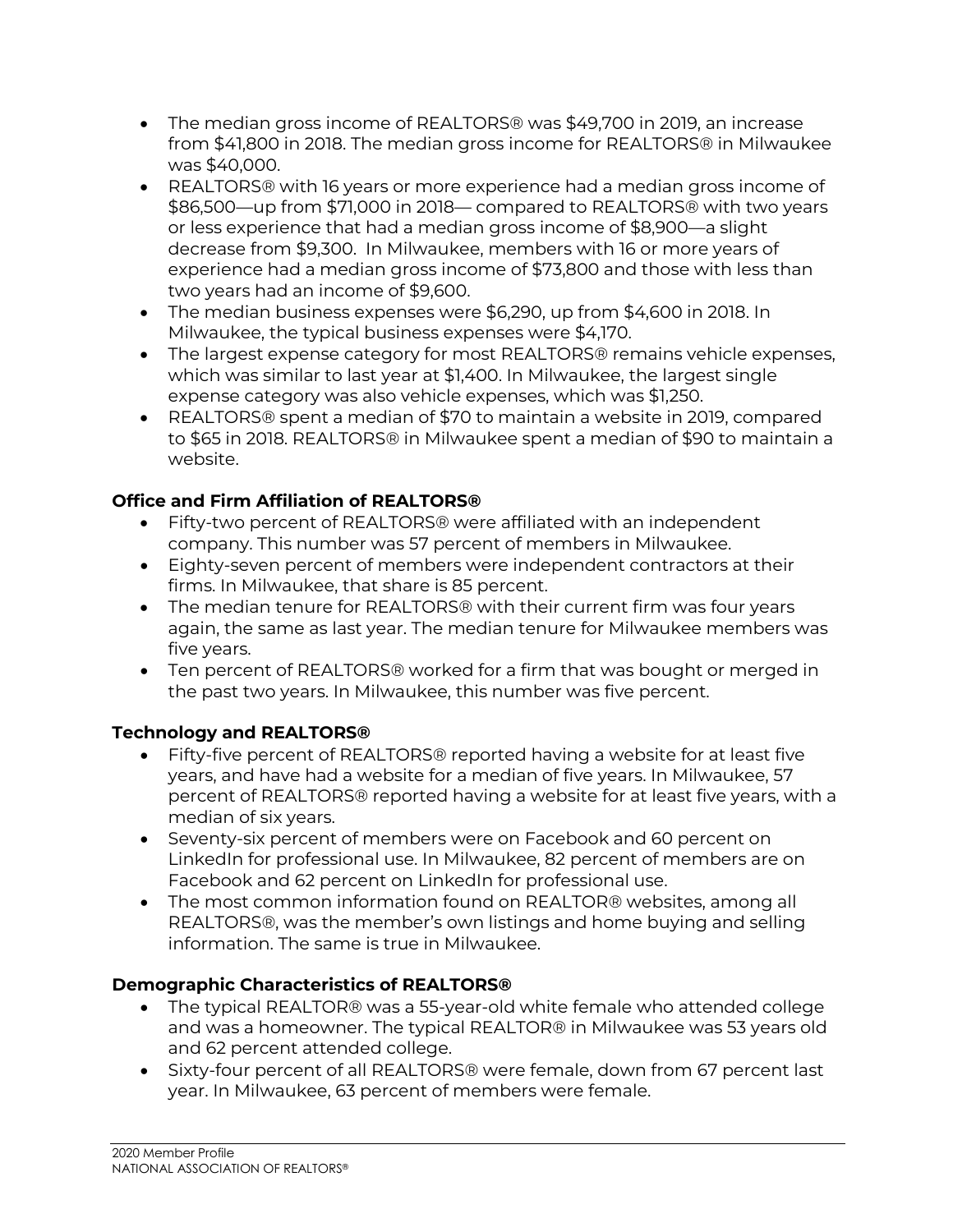- Seventeen percent of REALTORS® had a previous career in management, business, or finance, and 17 percent in sales or retail. Only five percent of REALTORS® reported real estate was their first career. In Milwaukee, 16 percent had a previous career in management, business, or the financial sector, and 18 percent in sales or retail. Six percent in Milwaukee reported real estate was their first career.
- Seventy-three percent of REALTORS® said that real estate was their only occupation, and that number jumped to 84 percent among members with 16 or more years of experience. Sixty-eight percent in Milwaukee reported real estate was their only occupation.
- The majority of REALTORS®—83 percent—own their primary residence. Eighty-six percent of REALTORS® own their primary residence in Milwaukee.